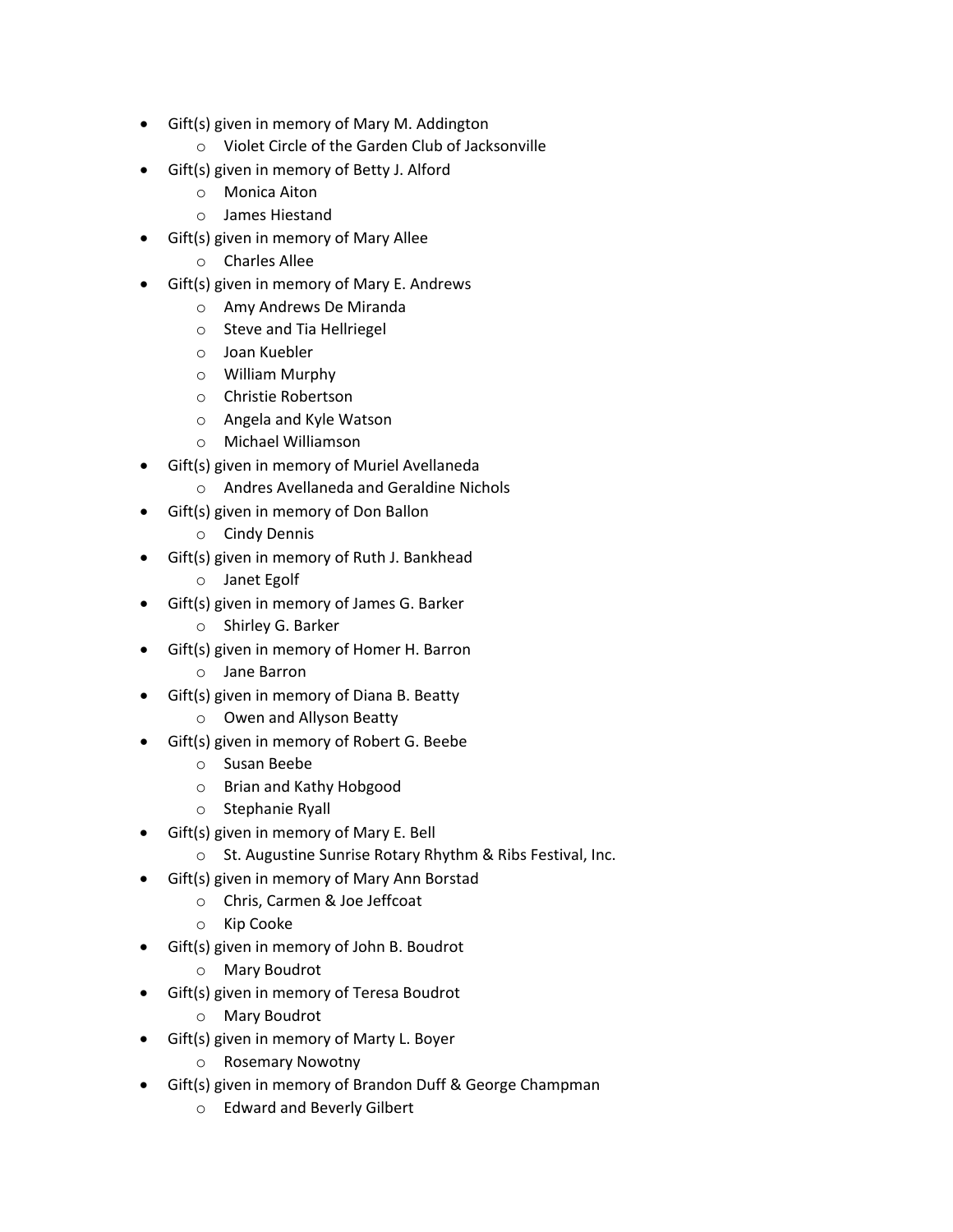- Gift(s) given in memory of Elaine H. Brown
	- o DCHS Class of 1963
- Gift(s) given in memory of Johnny Brown
	- o James Kenendy
- Gift(s) given in memory of William D. Buchanan
	- o Patricia Bernhart-Buchanan
	- o Gerald Brooks
- Gift(s) given in memory of Joseph L. Burnsed
	- o Daniel Jeffords
- Gift(s) given in memory of Herman S. Byrant
	- o Toni J. Bryant
- Gift(s) given in memory of Joseph Cairo
	- o Nekeidra Rutledge
- Gift(s) given in memory of Hollis S. Califf
	- o Tom and Nora Merrill, Ray Merrill and Kristin Reynolds
- Gift(s) given in memory of Alford M. Carlton
	- o Stephen and Libby Nichols
- Gift(s) given in memory of Rose M. Carmody
	- o Malcolm and Dee Privette
- Gift(s) given in memory of Kevin K. Carson
	- o Oxygen Association Services
	- o The Spanish Wells Community
- Gift(s) given in memory of Joel C. Chapman
	- o West Jacksonville Rotary
- Gift(s) given in memory of Maria T. Clark
	- o Dr. Lawrence Clark, Sr.
- Gift(s) given in memory of Dorothy Clements
	- o David Graham
- Gift(s) given in memory of Jessie Cook
	- o Jessie Cook
- Gift(s) given in memory of William J. Cotton
	- o Fred and Janine Cotton
- Gift(s) given in memory of Shirley C. Cromwell
	- o Christopher P. Cromwell
	- o Richard Cromwell
- Gift(s) given in memory of William Cutler
	- o Helen M. Cutler
	- Gift(s) given in memory of Eileen A. Dehouske
		- o Gerald and Kathryn Kidder
- Gift(s) given in memory of Ana G. deRojas
	- o Robert deRojas
- Gift(s) given in memory of Merle DeRosia
	- o Lawrence Albert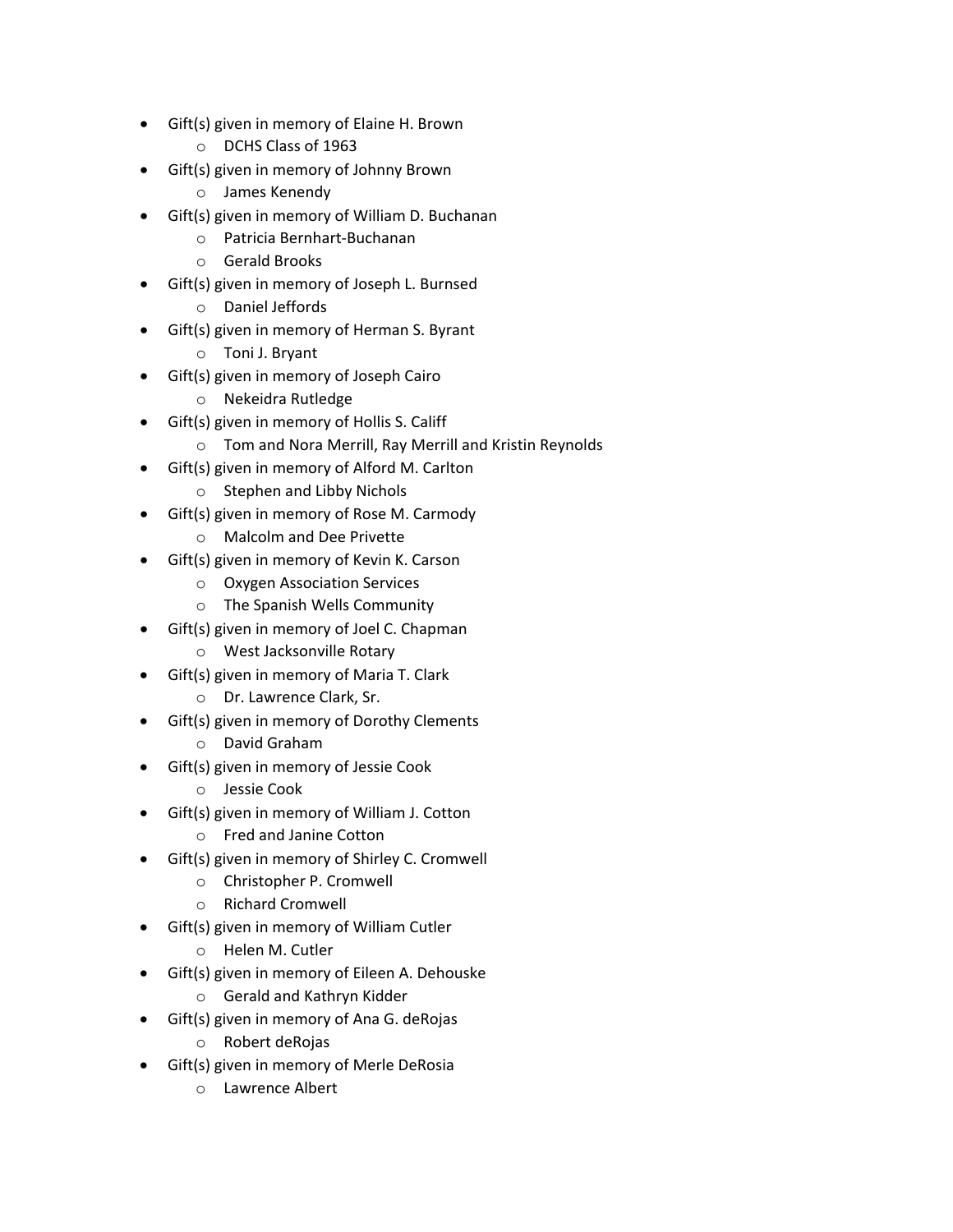- Gift(s) given in memory of Sara L. Dew
	- o W. E. Cherry Elementary School
	- o Jadee Blumenstock
	- o Bill and Barbara Lambert
	- o Ms. Rhonda Lambert
	- o Edna T. McLeod
	- o Carl and Frances Plant
	- o William Lee Ryals
	- o Henry and Margaret Sanders
	- o Janet Williams Stevens
	- o Karen Wilson
	- o Mona Wright
- Gift(s) given in memory of Donald H. Dilworth
	- o Keller Williams Atlantic Partners-JB,SS,SA,DB
	- o Barry and Monica Baker
	- o Tracy Wilson
- Gift(s) given in memory of Cassandra Donovan
	- o H.J. High Construction Company/4 Roots
	- o Jackie Price
	- o Irene Wainwright
- Gift(s) given in memory of John R. Dortch
	- o Randy and Debbie Saunders
- Gift(s) given in memory of Carma Drury
	- o Kenneth and Sandra Drury
- Gift(s) given in memory of Cynthia Dry
	- o Robinson Renovation & Custom Homes, Inc.
	- o Tipple's Brews of Gainesville, LLC
	- o Donna Elliott
	- o John Elliott
	- o Diane Finn
	- o Aaron and Alice Kropp
	- o Michael and Susan Riordan
	- o Marina Rojas
	- o Joe and Annis Stewart
- Gift(s) given in memory of Lorraine Duea
	- o Richard A. Duea
- Gift(s) given in memory of Kathryn S. Dukes
	- o Clayton Dukes, Jr.
- Gift(s) given in memory of Dixie Daisy G. Eddy
	- o Doug Galloway
- Gift(s) given in memory of Raymond C. Ferguson
	- o Lois Ferguson
- Gift(s) given in memory of Vera Fillinger
	- o Premier Water & Energy Technology, Inc.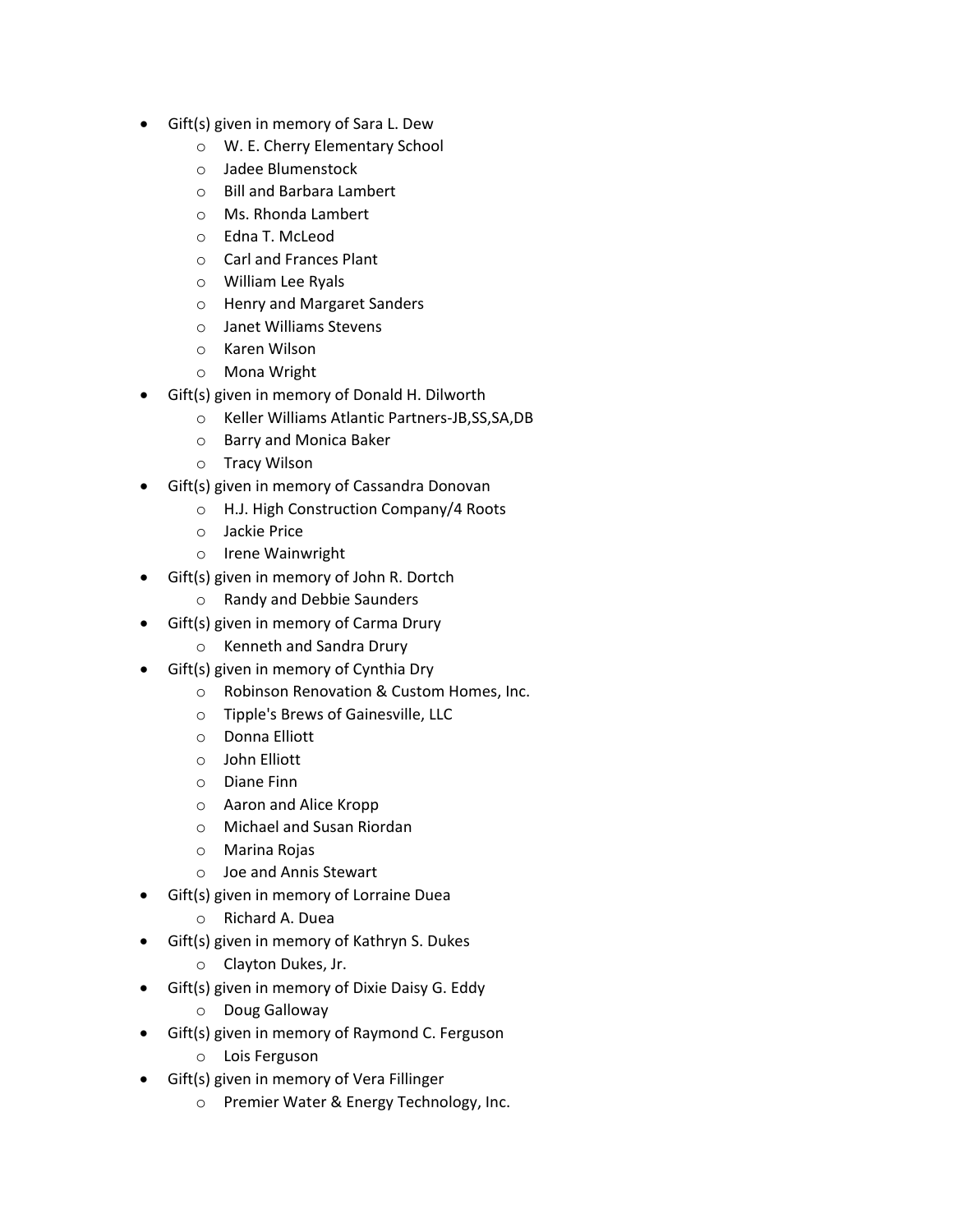- Gift(s) given in memory of Norman P. Forster
	- o Leticia Forster
- Gift(s) given in memory of Francis Ward and Darby Peek
	- o Jane Ward Gault
- Gift(s) given in memory of Alberta L. Frank
	- o Scott and Carole Fisher
- Gift(s) given in memory of Margueritt E. Gall
	- o Susan Folmsbee
	- o Angie Waller
- Gift(s) given in memory of Richard Gartee
	- o Richard Gartee
- Gift(s) given in memory of Susan Gentry
	- o John Kornahrens
- Gift(s) given in memory of Alma F. Gillon
	- o Janet Roberts
- Gift(s) given in memory of Barbara Gorte
	- o Harlan and Louise Norden
- Gift(s) given in memory of Delvine Green
	- o Giebeig Family Medicine, P.A.
	- o Renny and Debbie Eadie
	- o Jeff Williams
- Gift(s) given in memory of Gisele S. Guichard
	- o Mireille Schrader
- Gift(s) given in memory of Tom Guthrie
	- o Jeri Eubanks
- Gift(s) given in memory of J. Howard Hall
	- o Barbara B. Hall
- Gift(s) given in memory of Nancy T. Hall
	- o David P. Hall, Sr.
- Gift(s) given in memory of Michael D. Harden
	- o Barbara Hulick
- Gift(s) given in memory of Shelia L. Harrison
	- o Clyde and Eva Timmons
- Gift(s) given in memory of D.W. Haynes
	- o Barbara Haynes
- Gift(s) given in memory of Annette Henson
	- o Mrs. Judith Neal
- Gift(s) given in memory of Patricia M. Hewitt
	- o Edith Gerhart
- Gift(s) given in memory of Sybil Hinton
	- o Nathaniel and Katherine Combass
- Gift(s) given in memory of Frederick Hoenicke
	- o Evelyn Hoenicke and Danean Ermentrout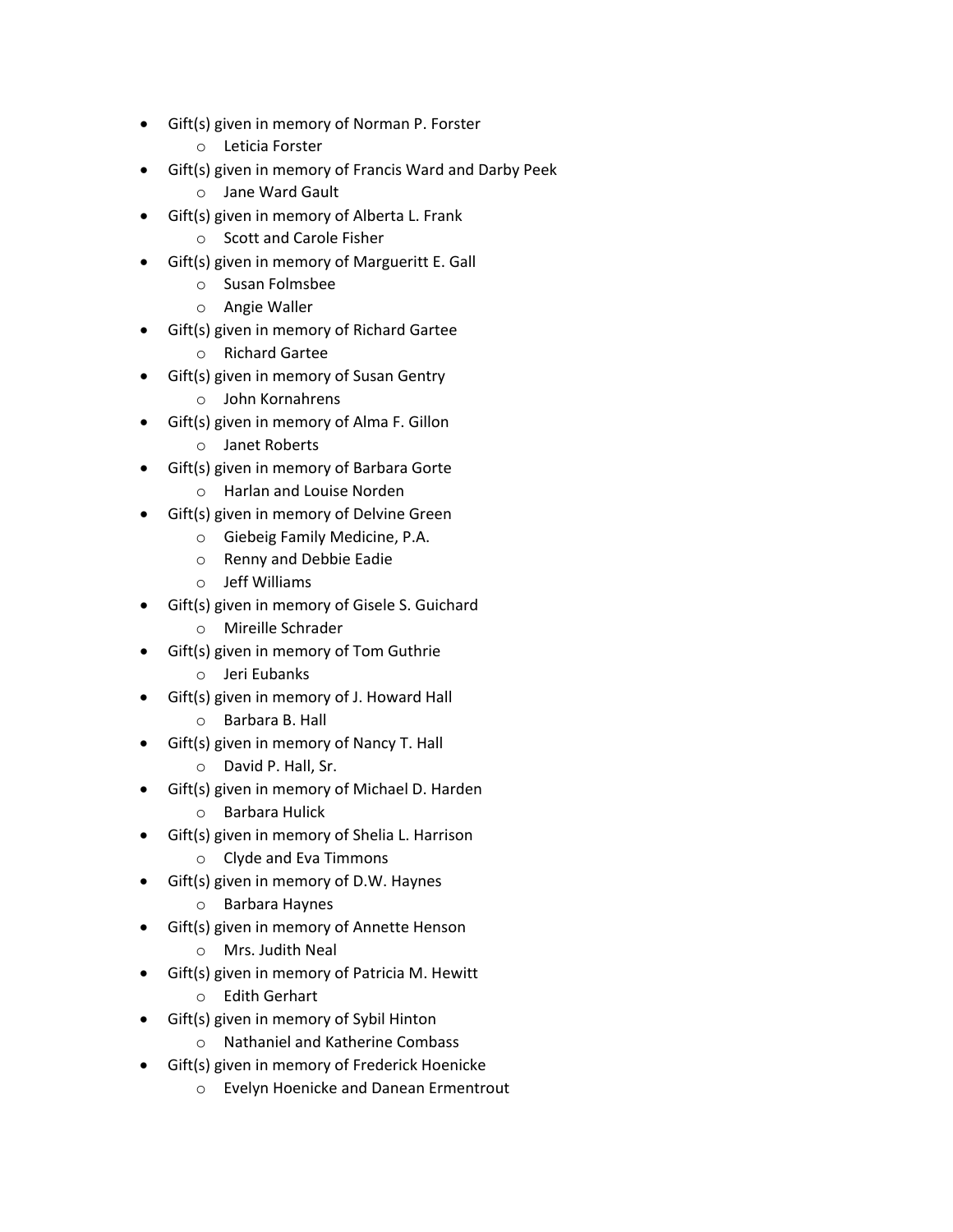- Gift(s) given in memory of Iris M. Holder
	- o Denny Calloway
	- o Connie Crews
	- o Susan Floyd
	- o Larry D. Parham
	- o June Pressley
	- o Holly Reeves
- Gift(s) given in memory of Marilyn Holkham
	- o Bill Holkham
- Gift(s) given in memory of Dixie L. Holt
	- o Judy Reger
- Gift(s) given in memory of Manuel C. Holt
	- o Joyce Holt
	- o Scott Petersen
- Gift(s) given in memory of Marie E. Homza
	- o Gregory Homza
- Gift(s) given in memory of Patricia Huber
	- o Martha Yamnitz
- Gift(s) given in memory of Lawrence F. Huddle
	- o Doris Huddle
- Gift(s) given in memory of Diana L. Hull
	- o Gary and Katz
- Gift(s) given in memory of Peter Hundt
	- o Ursula Hundt
- Gift(s) given in memory of Mona W. Hurst
	- o Irene Calhoun and Michael Calhoun
- Gift(s) given in memory of John Inskip
	- o Rebecca Garretson
	- o Albert Sanchez
- Gift(s) given in memory of Muriel M. Jasper
	- o Beverly Johnson
	- o Jean Lennon
- Gift(s) given in memory of Alva Jernigan
	- o Albert F. Jernigan
- Gift(s) given in memory of Robert Johnson
	- o Lee Starling
	- o Nitta Thompson
- Gift(s) given in memory of Gary S. Katz
	- o Sharon Hirshik
- Gift(s) given in memory of Jerry Kemp
	- o Nicholas Alderson
- Gift(s) given in memory of Jared Kennedy
	- o Gloria Kennedy
- Gift(s) given in memory of Rita M. Key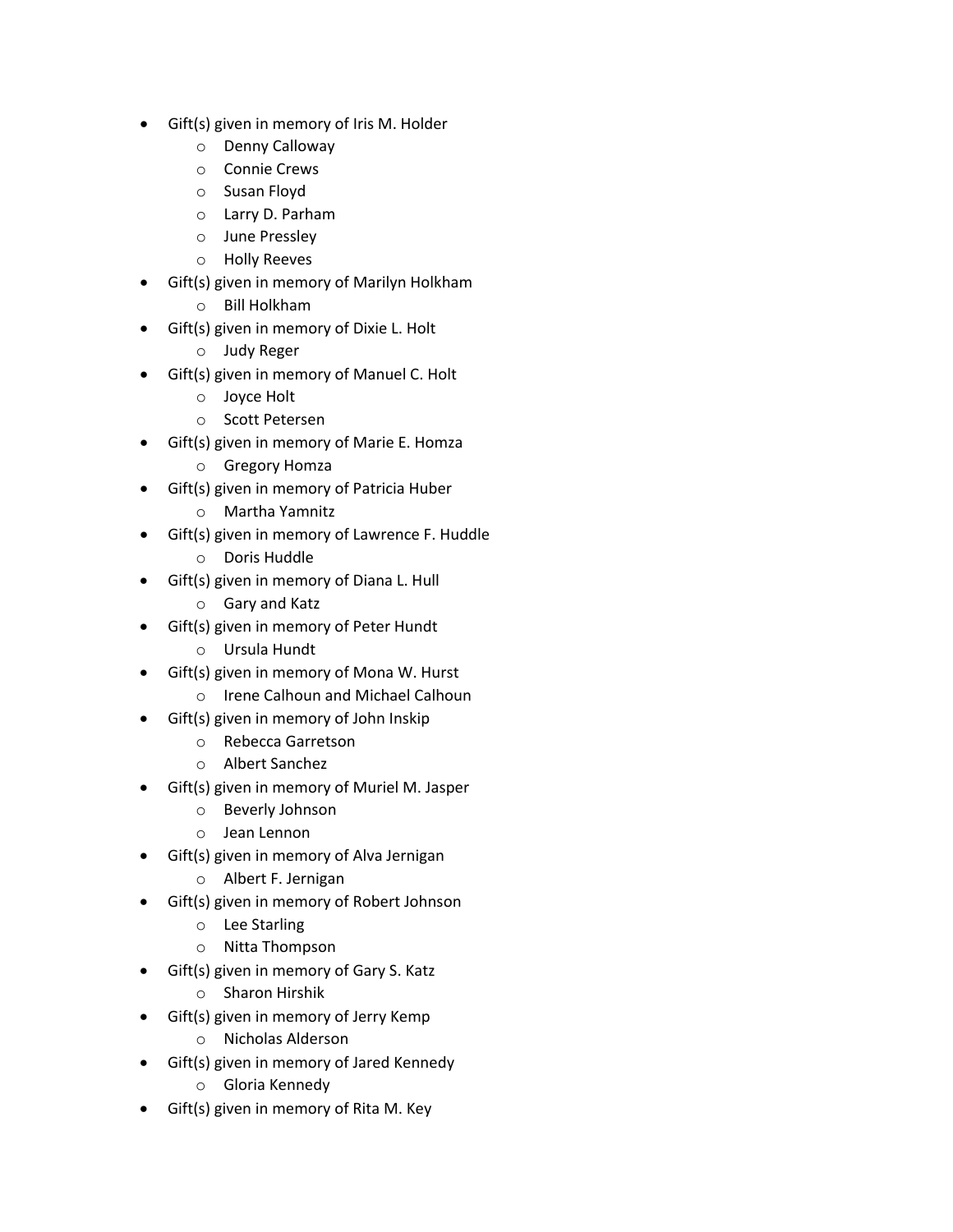- o Thomas Haddock
- o Charles and Heidi Kern
- o Douglas Key
- o Roxanne B. Phillips
- o Alden Thornton
- Gift(s) given in memory of Earl F. Kinard
	- o Mr. and Mrs. Maggard
	- o Susan McManus
	- o Robert Studnicka
- Gift(s) given in memory of Margie Jo Kitrell
	- o Patricia L. Schultz
- Gift(s) given in memory of Robert Kottmann
	- o Elizabeth Kottmann
- Gift(s) given in memory of Alton Langford
	- o Thomas and Hazel Bryant
- Gift(s) given in memory of Charles N. Lee
	- o Mary Branagan
	- o Patty Conze
	- o John Rodenhauser
- Gift(s) given in memory of Gladys A. Lefler
	- o Ken and Malinda Pridgen
- Gift(s) given in memory of Margaret E. Lewis
	- o Mary Bohannon
	- o Betty Ann Lewis-Alvarez
- Gift(s) given in memory of Hazel A. Lunardo
	- o Gerald D. Dalzell
	- o Laura Dalzell
	- o Pilar DiTomaso
	- o John Hendley
	- o Michele Long
	- o Laura Lunardo
	- o Phil Maglione
	- o Herb Philpott
	- o Dorothy Simpson
	- o Robert Simpson
	- o Stephen Simpson
	- o David Ventola
- Gift(s) given in memory of Shena M. MacLeod
	- o Murdo J. MacLeod
- Gift(s) given in memory of Lee Martin
	- o John and Dawn Stoughton
- Gift(s) given in memory of Mary Jo Jay & Norma Sanderson
	- o Edward and Beverly Gilbert
- Gift(s) given in memory of Leon "L.H." & Inez Mathis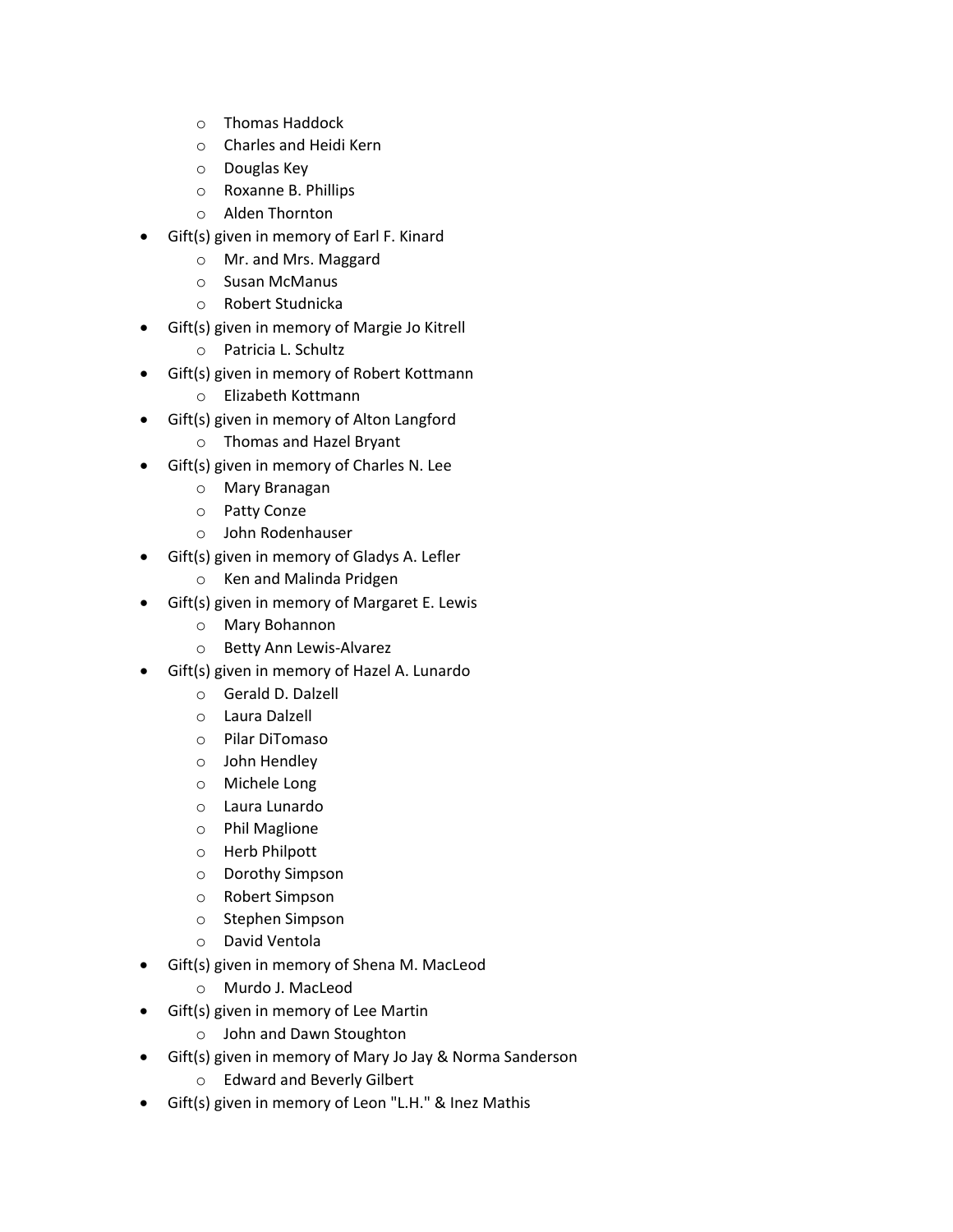- o Darby Peele Law Firm
- Gift(s) given in memory of Michalina R. McArdle
	- o Buddy and Lorene Morrison
- Gift(s) given in memory of Dozier D. McKendree
	- o Bridgestone HosePower LLC
- Gift(s) given in memory of John V. McKenzie
	- o The Sara J. McKenzie Charitable Fund
- Gift(s) given in memory of Robert E. Menzen
	- o Paul and Betty Lewis
- Gift(s) given in memory of Arden Miller
	- o Jane Barron
- Gift(s) given in memory of Robert E. Morris
	- o Cathy Ward
- Gift(s) given in memory of Richard W. Morse
	- o Beverly Morse
- Gift(s) given in memory of Grace K. Nelson
	- o Shirley M. McNally
	- o Elmer Nelson
- Gift(s) given in memory of M.P. Nestor
	- o NSA Civilian Welfare Fund Council
	- o Thomas Ahern
	- o Paula Bisacre
	- o Abbie Brady
	- o June M. Chastain
	- o Jeanne Clayton
	- o Betty Cohen
	- o Dorothy Adler & Family
	- o Leon Fox
	- o Richard C. Georgiades
	- o Edward and Beverly Gilbert
	- o Gregory and Gay Jacobs
	- o Stephen and Ardath Krist
	- o Ms. Patti Lizzo
	- o Tammie M. Matecko-Conti
	- o Paul Nestor
	- o Anne E. Poekert
	- o Kimberly Reyher
	- o Barbara Rice
	- o Margaret J. Short
	- o Kenneth Smith
	- o Betty Solomon
- Gift(s) given in memory of Anna Nicosia
	- o Historical Society of Interlachen, Inc
- Gift(s) given in memory of Barbara L. Novak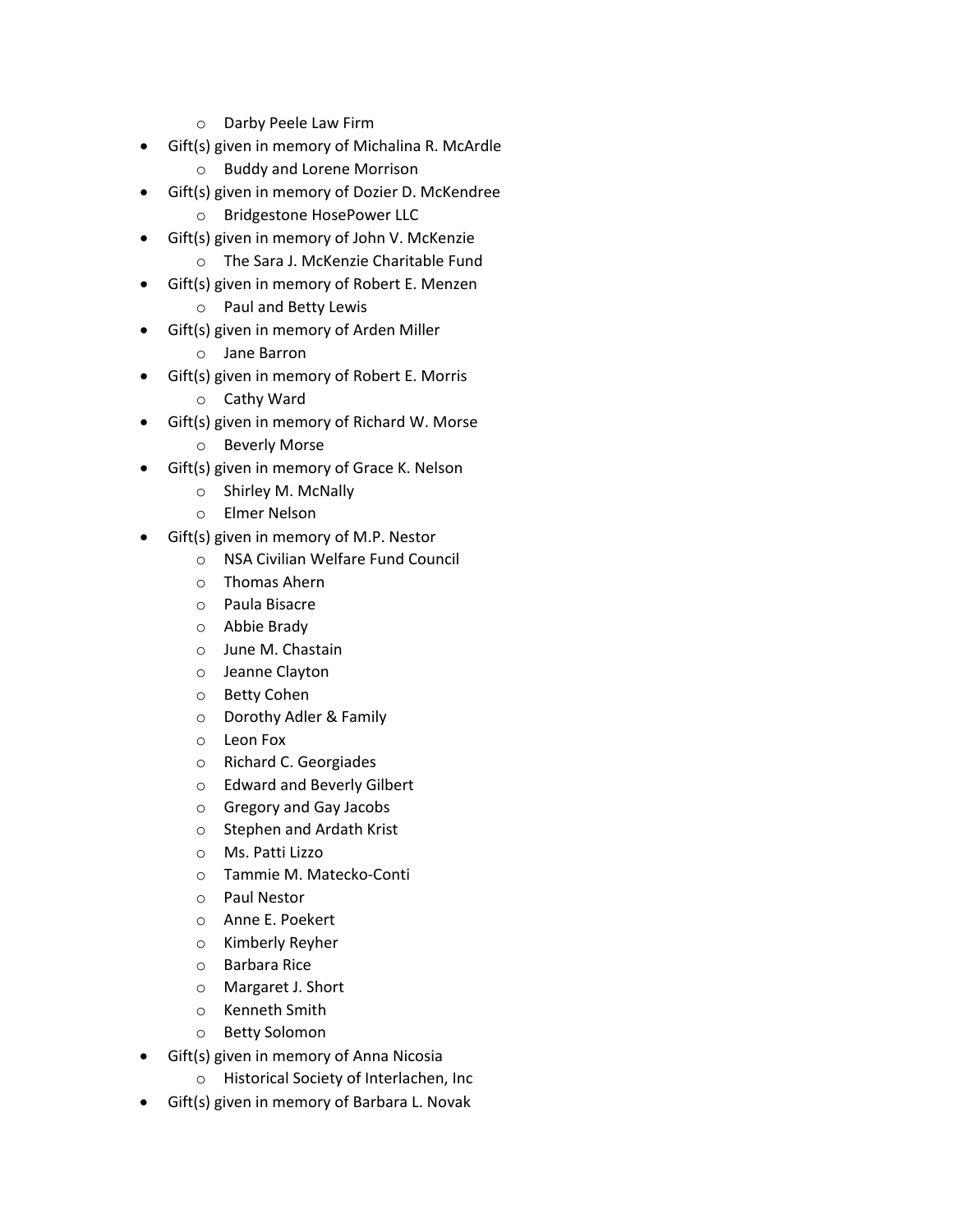- o Sandra Durham
- Gift(s) given in memory of William G. O'Rourke
	- o Karen O'Rourke (Koernke)
- Gift(s) given in memory of Rufus Ogden
	- o CHS Class of 1960
- Gift(s) given in memory of Betty L. Palmer
	- o Debbie Parks
- Gift(s) given in memory of Richard C. Pedigo
	- o Reba Pedigo
- Gift(s) given in memory of Darlene Perrin
	- o Gladys J. Perrin
- Gift(s) given in memory of Robert J. Perryman
	- o Linda Perryman
	- o H.J. Underill, III
- Gift(s) given in memory of James D. Pettyjohn
	- o Bob and Frances McGranahan
- Gift(s) given in memory of Marcia L. Pottle
	- o Michael and Sondra Williams
- Gift(s) given in memory of Sam W. Prather
	- o S DiBerardino
	- o Kevin and Sarah Gordon
	- o Jamie and Allison Link
	- o Mark and Ellen Link
- Gift(s) given in memory of Beverly Prevatt
	- o Larry and Alice Brauer
	- o Mary B. Burns
	- o Karen Gausman
	- o Catherine Schepis
	- o Robin Smallwood
- Gift(s) given in memory of Mary M. Rahn
	- o Hazel F. Green
- Gift(s) given in memory of Katie C. Richardson
	- o Katherine S. Dodson
- Gift(s) given in memory of Kenneth R. Richardson
	- o Ms. Jane Knabe
- Gift(s) given in memory of Donald F. Richters
	- o Donald and Teresa Kennard
- Gift(s) given in memory of Peter A. Rizzi
	- o Henry Goessmann
		- o Angela Reid
- Gift(s) given in memory of Ronnie & Shellie Hicks Family
	- o Paul and Etsie Brock
- Gift(s) given in memory of Joan Rosen
	- o Kirk Davis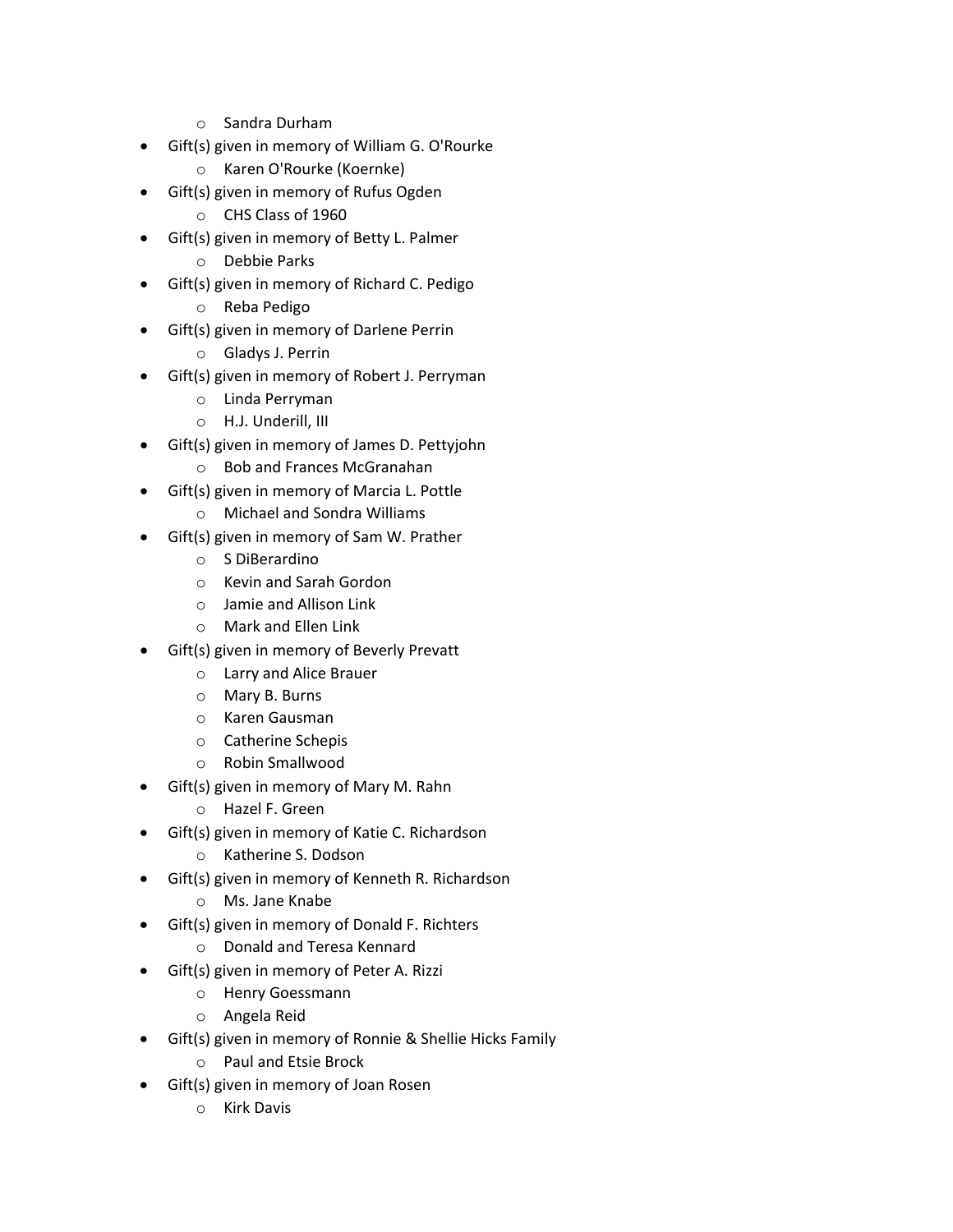- Gift(s) given in memory of Lloyd Rosier
	- o Farm Credit of Florida, ACA Board of Directors & Staff
	- o Donna Dorman
	- o Charles R. Pendleton
	- o Mr. and Mrs. Rice
	- o Tex and Sofia Rohrbach
- Gift(s) given in memory of Arthur C. Schnapp
	- o Pam Norwood
- Gift(s) given in memory of Edward A. Schneider
	- o Gary and Priscilla Brooks
	- o Ronald Edwards
	- o Brian and Sue Hightower
	- o Clay and Jane Hilbish
	- o Nancy Hilton
	- o Timothy Jenkins
	- o Susan Noland
	- o Charlotte C. Shaw
	- o Bruce and Gayle Simons
	- o Warren and Susan Simons
	- o Joel and Polly Smith
	- o Stephen and Sheryl Taylor
- Gift(s) given in memory of August W. Seibold
	- o Ann Smith
- Gift(s) given in memory of Diana J. Smith
	- o Mrs. Judith Neal
- Gift(s) given in memory of Heather M. Smith
	- o Mt. Paran Baptist Church Women on Mission
- Gift(s) given in memory of Ann Spotnagle
	- o Robert Jones
- Gift(s) given in memory of Sylvia Stripling
	- o American Board of Trial Advocates N. FL C.
	- o Coldwell Banker MM Parrish Realtors
	- o Jerry and Connie Bieber
	- o David Gaitanis
	- o Sharon A. Jones
	- o Susan and Joel McCoy
	- o Sandy Reilly
	- o Thaxton and Katherine Springfiled
	- o Robert Stripling
- Gift(s) given in memory of Connie Taylor
	- o William Brooks
	- o Tom and Anne Leverette
	- o Philip and Joan Veazey
- Gift(s) given in memory of J Taylor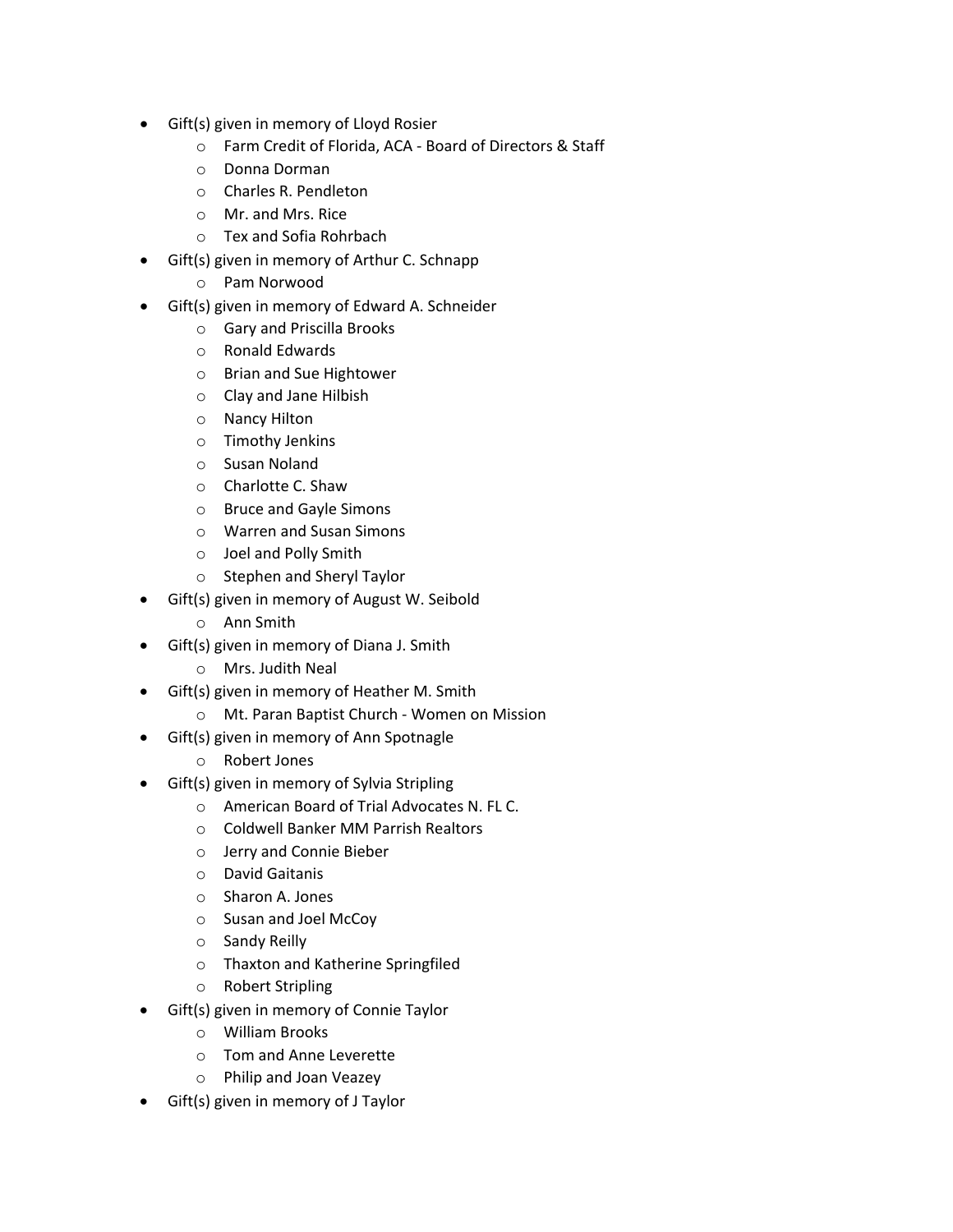- o Dorothy and Winston Rushing
- Gift(s) given in memory of Lesley D. Thompson
	- o Tom Dixon
- Gift(s) given in memory of Lucille Tillman
	- o Sonny Tillman
- Gift(s) given in memory of Oscar Triana
	- o Coherus BioSciences
- Gift(s) given in memory of Robin A. True
	- o St. Madeleine Women's Guild
	- o Patricia Broekheizen
	- o Erin Caudle
	- o Kim Fortier
	- o Sharon Gay
	- o Doris Mauricio
	- o Michael Okeefe
	- o Janis D. Youngblood
- Gift(s) given in memory of Jackie Tschappat
	- o Kenneth Schaack
- Gift(s) given in memory of Sharyn A. Veltkamp
	- o Wayne Tinny
- Gift(s) given in memory of Judith Vlasic
	- o Patience Vlasic
- Gift(s) given in memory of Joseph G. Wallmeyer
	- o Frank and Mary Wallmeyer
- Gift(s) given in memory of William F. Ward
	- o Ray Coker
	- o Amy Johnson
	- o Dr. Karen L. Laauwe
	- o Dudley and Gail Matthews
	- o Ryan Moore
	- o Mike and Becky Todd
	- o Ashley Ward
	- o Donald and Lorie Wood
- Gift(s) given in memory of Richard E. Webb
	- o Steven and Patrice Crabtree
- Gift(s) given in memory of Kathryn H. West
	- o John Deehr
	- o Ann Strock Jones
	- o Liz Schrader
- Gift(s) given in memory of William H. Wilcox
	- o Virgina Shope
- Gift(s) given in memory of Brent Williams
	- o Jim and Leslie Nilon
- Gift(s) given in memory of Theresa A. Wilson